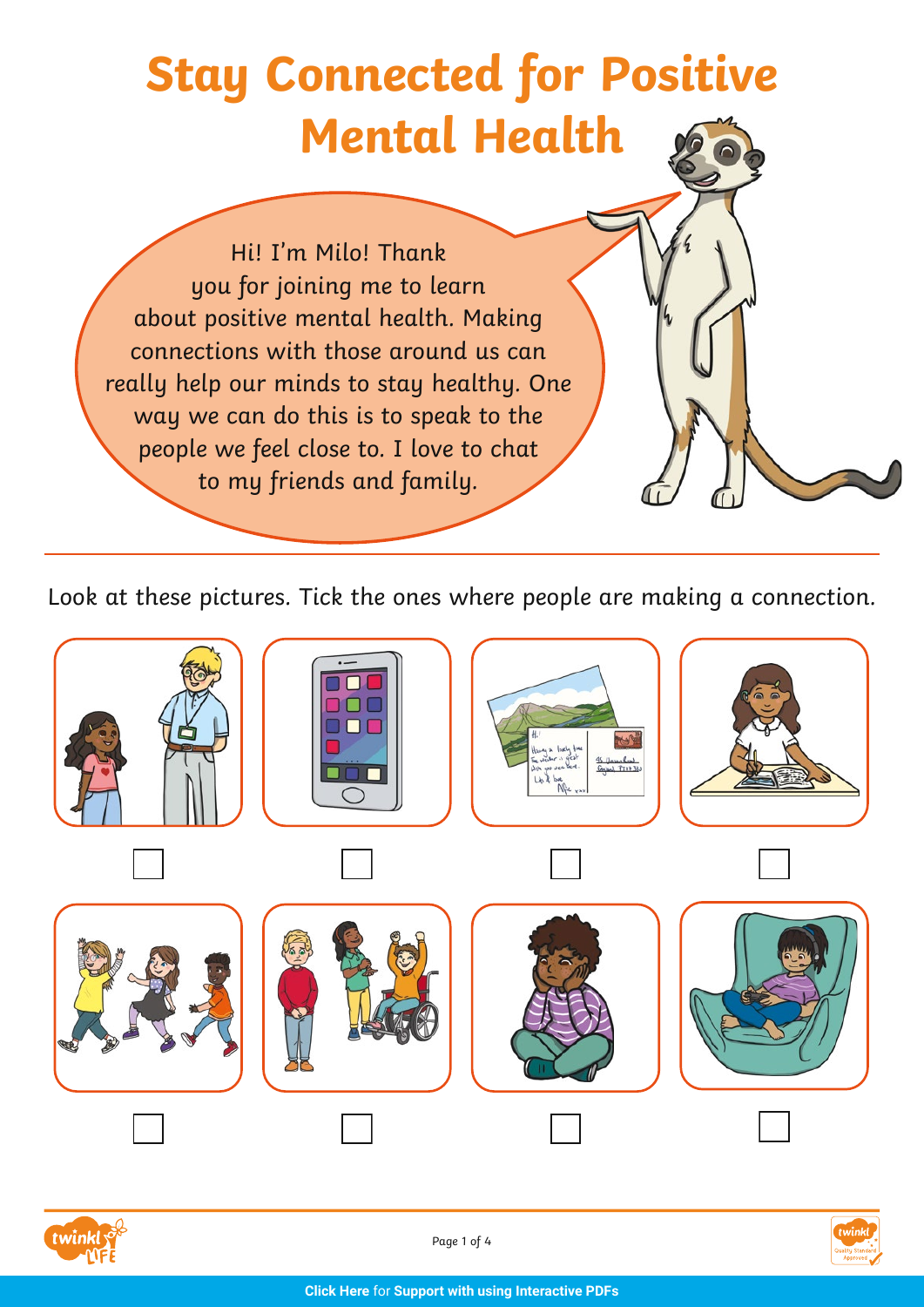## How do you enjoy making connections?



Page 2 of 4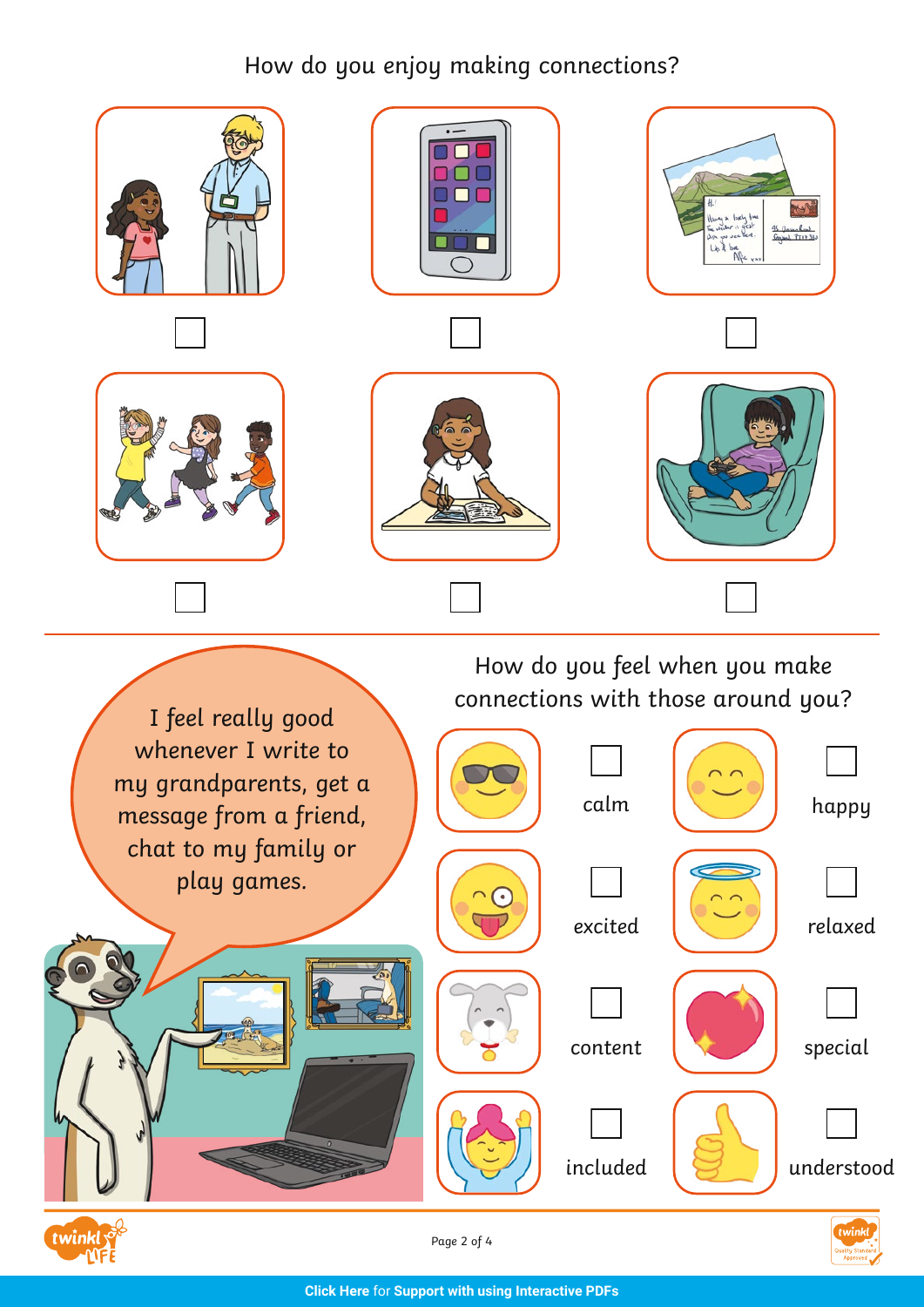Write about one way in which you enjoy connecting with friends and family. Describe how it makes you feel.



Tick the pictures below that show how you enjoy feeling connected with nature. Write a sentence to explain how it makes you feel.







Page 3 of 4